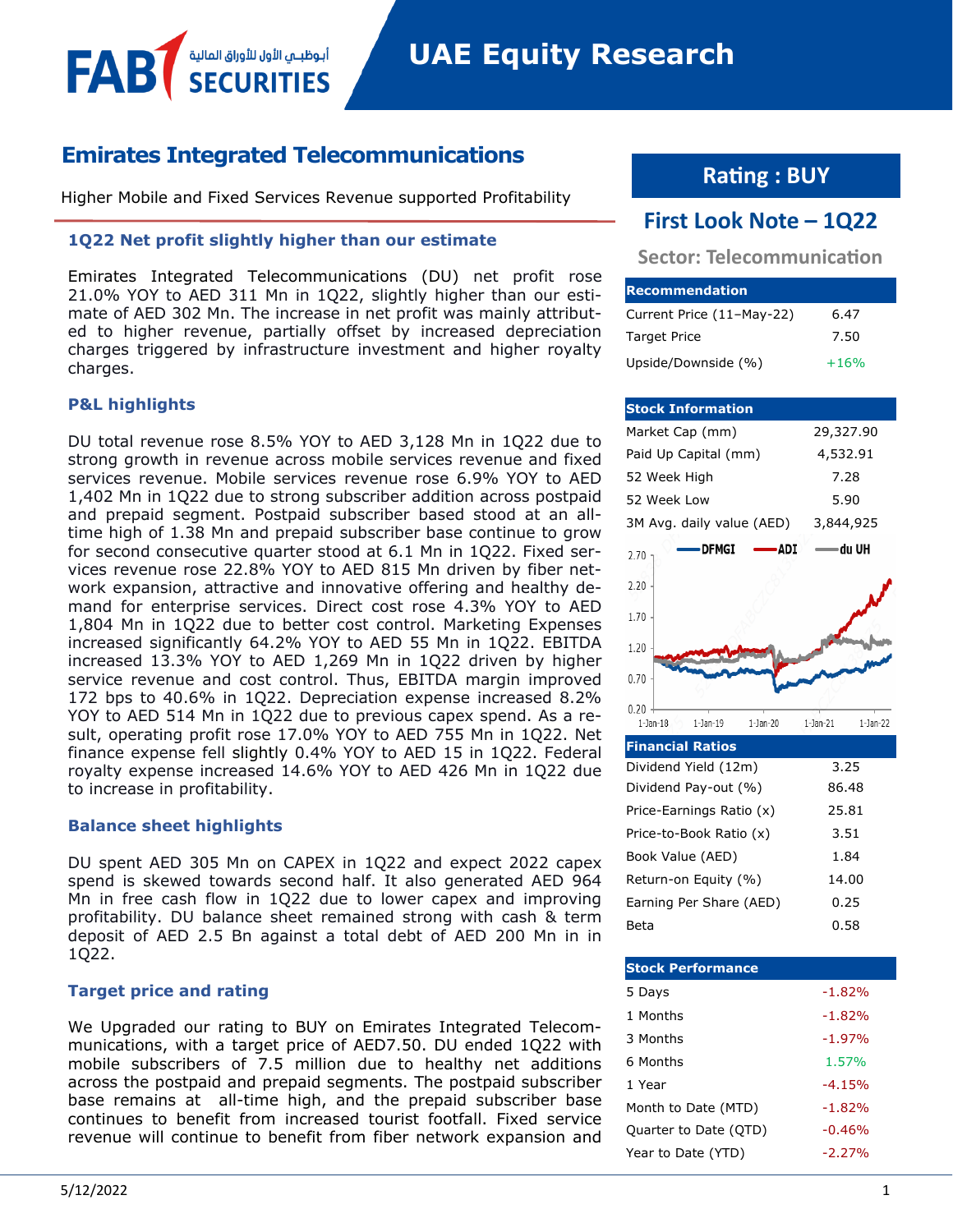# أبوظبــي الأول للأوراق المالية FA **SECURITIES**

supported strong momentum for innovative service offerings. EBITDA and margins will continue benefit from this topline expansion and better cost control. We expect the company to generate healthy free cash flow as CAPEX intensity is expected to normalize. DU generated AED 964 Mn in free cash flow in 1Q22. Balance sheet remained strong with net cash balance of AED 2,260 Mn in 1Q22. Based on our analysis, we assign a BUY rating on the stock.

#### **DU- Relative valuation**

| (at CMP)       | 2018 | 2019 | 2020 | 2021 | 2022F |
|----------------|------|------|------|------|-------|
| PE             | 17.1 | 17.3 | 20.8 | 27.2 | 21.6  |
| PB             | 3.5  | 3.5  | 3.5  | 3.5  | 3.0   |
| EV/EBITDA      | 5.76 | 5.57 | 7.02 | 6.89 | 6.33  |
| Dividend Yield | 5.3% | 5.1% | 4.2% | 3.2% | 3.5%  |

*FABS Estimates & Co Data*

#### **DU - P&L**

| <b>AED mm</b>             | 1Q21        | 4Q21     | <b>1Q22A</b> | <b>1Q22F</b> | Var.     | YOY Ch  | QOQ Ch    | 2021        | 2022F     | <b>Change</b> |
|---------------------------|-------------|----------|--------------|--------------|----------|---------|-----------|-------------|-----------|---------------|
| Revenue                   | 2,883       | 3,070    | 3,128        | 3,073        | 1.8%     | 8.5%    | 1.9%      | 11,682      | 12,210    | 4.5%          |
| Cost                      | $-1,730$    | $-1,760$ | $-1,804$     | $-1,751$     | $3.0\%$  | 4.3%    | 2.5%      | $-6,861$    | $-6,989$  | 1.9%          |
| Marketing expense         | $-34$       | -66      | $-55$        | $-59$        | $-6.7%$  | 64.2%   | $-16.2%$  | $-204$      | $-220$    | 8.1%          |
| <b>EBITDA</b>             | 1,120       | 1,244    | 1,269        | 1,262        | 0.5%     | 13.3%   | 2.0%      | 4,618       | 5,001     | 8.3%          |
| D&A and Impair            | $-475$      | $-671$   | $-514$       | $-570$       | $-9.9%$  | 8.2%    | $-23.4%$  | $-2,181$    | $-2,152$  | $-1.3%$       |
| <b>Operating profit</b>   | 645         | 573      | 755          | 692          | 9.1%     | 17.0%   | 31.9%     | 2,436       | 2,849     | 16.9%         |
| Financing inc./exp.       | $-15$       | $-22$    | $-15$        | $-20$        | $-24.9%$ | $-0.4%$ | $-32.7%$  | -79         | $-69$     | $-12.4%$      |
| Other inc./exp            | 0           | 130      | $\mathbf 0$  | $\mathbf 0$  | NА       | 131.3%  | <b>NA</b> | 131         | $\pmb{0}$ | $-100.0\%$    |
| Gain on disp. of inv      | $\mathbf 0$ | 0        | 0            | $-1$         | NA       | NA      | NA        | $\mathbf 0$ | $\pmb{0}$ | NА            |
| <b>Pre-royalty profit</b> | 629         | 679      | 738          | 670          | 10.1%    | 17.2%   | 8.6%      | 2,483       | 2,780     | 12.0%         |
| Federal Royalty           | $-372$      | $-359$   | -426         | $-369$       | 15.5%    | 14.6%   | 18.9%     | $-1,382$    | $-1,566$  | 13.3%         |
| <b>Net profit</b>         | 257         | 321      | 311          | 302          | 3.0%     | 21.0%   | $-2.9%$   | 1,101       | 1,214     | 10.3%         |

*FABS Estimates & Co Data* 

#### **DU - P&L KPI**

|                      | 1021  | 4021  | 1022A   | <b>YOY Bps</b> | <b>QOO Bps</b> | 2021  | 2022F | Change |
|----------------------|-------|-------|---------|----------------|----------------|-------|-------|--------|
| Gross Margin         | 40.0% | 42.7% | 42.3%   | 231            | 134)           | 41.3% | 42.8% | 149    |
| <b>EBITDA Margin</b> | 38.8% | 40.5% | 40.6%   | 172            | 4              | 39.5% | 41.0% | 143    |
| Operating margin     | 22.4% | 18.7% | 24.1%   | 176            | 548            | 20.9% | 23.3% | 248    |
| Net Profit margin    | 8.9%  | 10.4% | $9.9\%$ | 103            | (49)           | 9.4%  | 9.9%  | 52     |

*FABS Estimates & Co Data*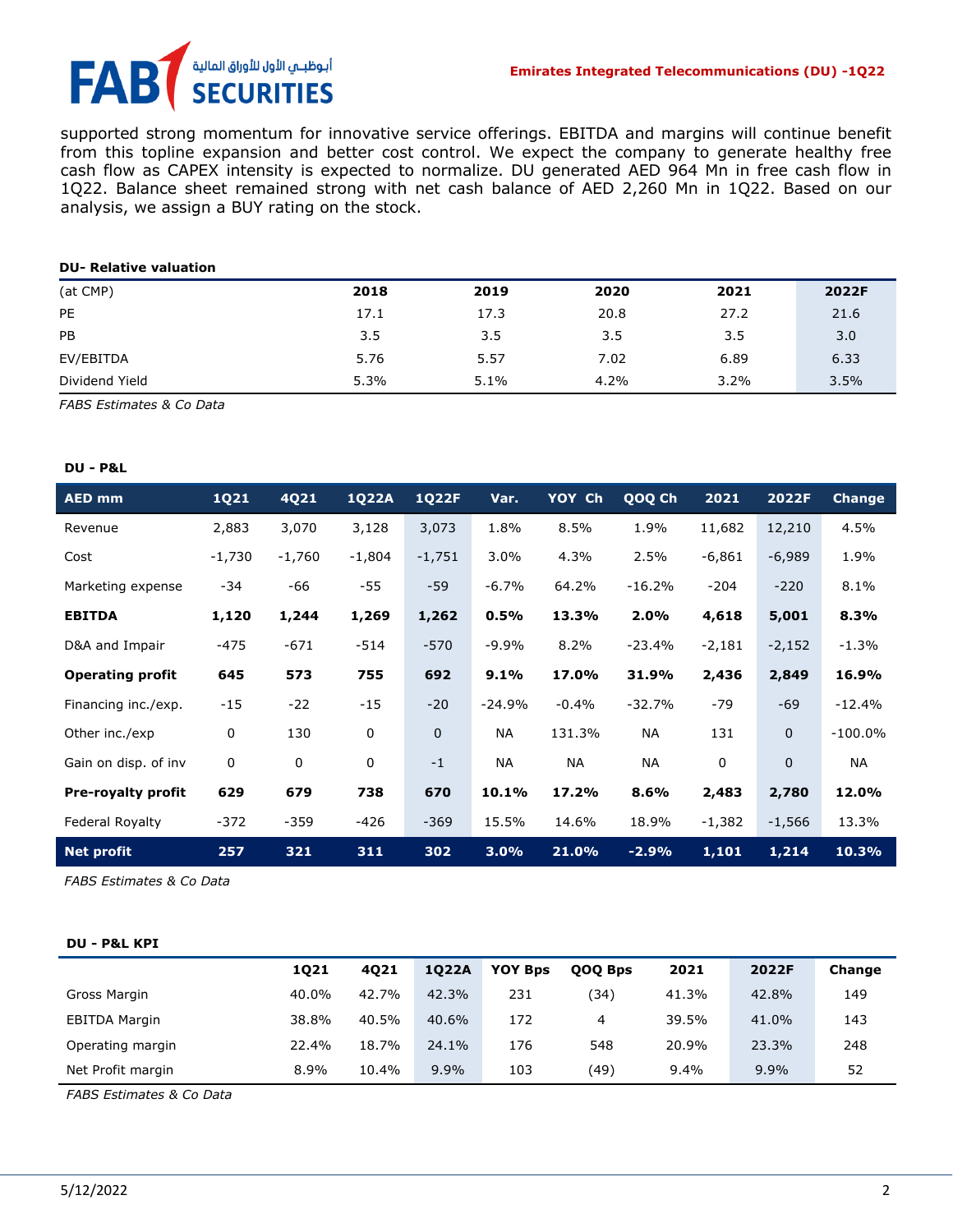

## **Research Rating Methodology:**

| Rating            | Upside/Downside potential    |
|-------------------|------------------------------|
| <b>BUY</b>        | Higher than $+15%$           |
| <b>ACCUMULATE</b> | Between $+10\%$ to $+15\%$   |
| <b>HOLD</b>       | Lower than $+10\%$ to $-5\%$ |
| <b>REDUCE</b>     | Between -5% to -15%          |
| <b>SELL</b>       | Lower than -15%              |

### **FAB Securities Contacts:**

#### **Research Analysts**

| Ahmad Banihani                            | +971-2-6161629                   | ahmad.banihani@Bankfab.com |
|-------------------------------------------|----------------------------------|----------------------------|
| <b>Sales &amp; Execution</b>              |                                  |                            |
| Abu Dhabi Head Office                     |                                  |                            |
| <b>Trading Desk</b>                       | $+971 - 2 - 6161700/1$           | Online Trading Link        |
|                                           | +971-2-6161777                   |                            |
| Institutional Desk<br>Sales and Marketing | +971-4-4245765<br>+971-2-6161703 |                            |

# **DISCLAIMER**

This report has been prepared by FAB Securities (FABS), which is authorised by the UAE Securities and Commodities Authority, licensing registration number 604002, and is a member of the Abu Dhabi Securities Exchange and Dubai Financial Market. The information, opinions and materials contained in this report are provided for information purposes only and are not to be used, construed, or considered as an offer or the solicitation of an offer or recommendation to sell or to buy or to subscribe for any investment security or other financial instrument. The information, opinions and material in this report have been obtained and derived from publicly available information and other sources considered reliable without being independently verified for their accuracy or completeness. FABS gives no representation or warranty, express or implied, as to the accuracy and completeness of information and opinions expressed in this report. Opinions expressed are current as of the original publication date appearing on the report only and the information, including the opinions contained herein, are subject to change without notice. FABS is under no obligation to update this report. The investments referred to in this report might not be suitable for all recipients. Recipients should not base their investment decisions on this report and should make their own investigations, and obtain independent advice, as appropriate. Any loss or other consequences arising from the uses of material contained in this report shall be the sole and exclusive responsibility of the recipient and FABS accepts no liability for any such loss or consequence. The value of any investment could fall as well as rise and the investor may receive less than the original amount invested. Some investments mentioned in this report might not be liquid investments, which could be difficult to realise in cash. Some investments discussed in this report could be characterised by high level of volatility, which might result in loss. FABS owns the intellectual property rights and any other material contained in this report. No part of this report may be reproduced, utilised or modified in any form either in whole or in part or by any electronic, mechanical or other means, now known or hereafter invented, including photocopying and recording, or stored in any retrieval system without the prior consent of FABS in writing. While utmost care has been taken to ensure that the information provided is accurate and correct, neither FABS, nor its employees shall, in any way, be responsible for the contents. By accepting this document, the recipient agrees he/she has read the above disclaimer and to be bound by the foregoing limitations/ restrictions.